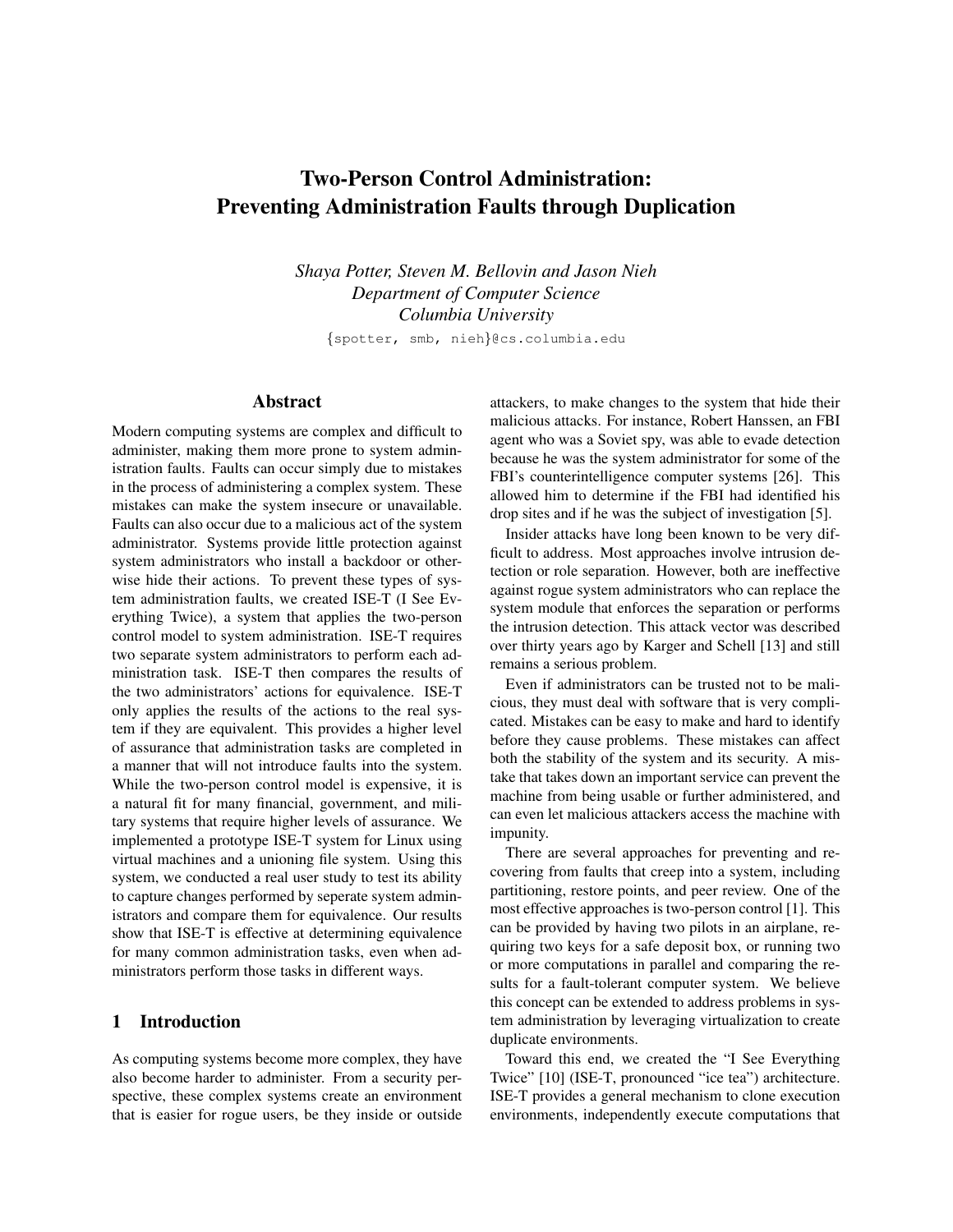modify the clones, and compare how the resulting modified clones have diverged. The system can be used in a number of ways, such as performing the same task in two initially identical clones, or executing the same computation in the same way in clones with some differences. By providing clones, ISE-T creates a system where computation actions can be "seen twice", applying the concept used for fault-tolerant computing to other forms of two-person control systems. There is a crucial difference though between our approach for using replicas and replicas as used in fault-tolerant computing. Our goal is to compare for equivalence between two replicas that may not be completely identical, rather than simply run two identical replicas in lock step and ensure they remain identical.

We apply ISE-T's principle to change the way we administer machines to provide two-person control administration. As ISE-T allows a system to be easily cloned into multiple distinct execution domains, we can create separate clone environments for multiple administrators. ISE-T can then compare the separate set of changes produced by each administrator for equivalence to determine if the same changes were made. By comparing the sets of changes for equivalence, ISE-T improves management by allowing it to be done in both a fail-safe and auditable manner.

In ISE-T, we force administrative acts to be performed multiple times before it is considered correct. Current systems give full access to the machine to individual administrators. This means that one person can accidently or maliciously break the system. ISE-T's ability to clone an execution environment creates a new way to administer machines to avoid this problems. ISE-T does not allow any administrator to modify the underlying system directly, but instead creates individual clones for two administrators to work on independently. ISE-T is then able to compare the changes each administrator performs. If the changes are equivalent, ISE-T has a high assurance that the changes are correct and will commit them to the base system. Otherwise, if it detects discrepancies between the two sets of changes, it will notify the administrators about the differences so that they can resolve the problem. This enables fail safe administration by enabling a single administrator's accidental errors to be caught, while also preventing a single administrator from maliciously damaging the system.

ISE-T leverages both virtualization and unioning file systems to provide the administration clones for each administrator. ISE-T is able to leverage both operating system virtualization techniques, such as Solaris Zones [\[18\]](#page-11-4) and Linux VServer [\[20\]](#page-12-1), as well as hardware virtualization such as VMware [\[24\]](#page-12-2), to provide each administrator with an isolated environment in which to perform the changes. ISE-T builds upon DejaView [\[14\]](#page-11-5), leveraging union file systems to provide a layered file system that is able to provide the same initial file system namespace in one layer, while capturing all the system administrator's file system changes into a separate layer. This enables easy isolation of changes, simplifying equivalence testing.

ISE-T's approach of requiring everything to be installed twice blocks many real attacks. A single malicious system administrator can no longer install modules that create an intentional back-door to allow future access into the system. Similarly, they cannot unilaterally weaken firewall rules, nor create unauthorized accounts to allow others into the system.

ISE-T is admittedly an expensive solution, too expensive for many commercial sites. For high-risk situations, such as in the financial, government, and military sectors, the added cost can be acceptable if the risk is reduced. In fact, the two-person controls are already routine in those environments, ranging from checks that require two signatures to the well known requirement of requiring two people for any work involving nuclear weapons. However, we also demonstrate how ISE-T can be used in a less expensive manner by introducing a form of auditable system administration. Instead of requiring two system administrators at all times, auditable ISE-T captures all the changes performed by the system administrator in the same manner it uses for equivalence testing, but instead immediately saves it to an audit log while committing it to the underlying system. An audit can then be performed on the log to provided a higher level of assurance that the administrator was only performing the changes they claimed they were performing.

In a similar manner, ISE-T can be extended to train less experienced system administrators. First, ISE-T allows a junior system administrator to perform tasks in parallel with a more senior system administrator. While only the senior system administrator's solution will be committed to the underlying system, the junior system administrator can learn from how his solution differs from the senior system administrator. Second, ISE-T can help train junior system administrators by being extended to provide an approver mode. In this mode, a junior system administrator will be provided administration tasks to complete. However, instead of the changes being committed directly, they will be presented to the senior system administrator who can approve or disapprove of the changes, without being required to do the same actions in parallel.

We have implemented an ISE-T Linux prototype without requiring any source code changes to the underlying kernel or system applications. To evaluate its ability to do equivalence testing, we conducted a user study to determine ISE-T's ability to efficiently capture administration changes through its layered file system, as well as to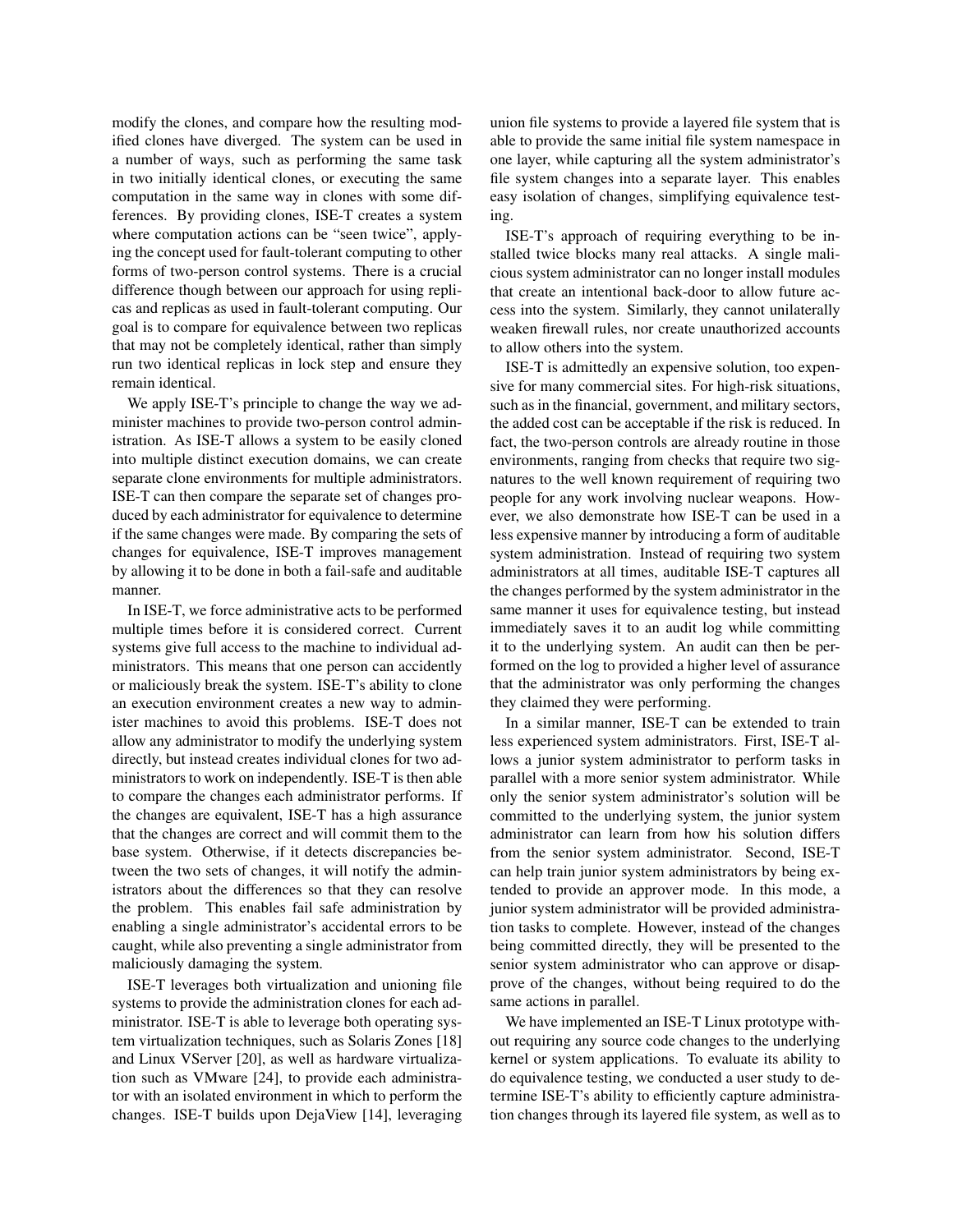

#### <span id="page-2-0"></span>*Figure 1:* ISE-T Usage Model

compare the environments of the multiple administrators for equivalence. Our results demonstrate that ISE-T is effective at determining equivalence for many common administration tasks even when administrators perform those tasks in different ways. Furthermore, we demonstrate that ISE-T is able to easily show the differences that occur when the actions are not performed equivalently, in what situations the actions cannot be performed equivalently, as well as ISE-T's ability to detect malicious administration changes.

#### 2 Usage Model

Systems managed by ISE-T are used by two classes of users, regular unprivileged users and the privileged system administrators who manage the machines. ISE-T does not change how regular users interact with the machine. They are able to install any program into their personal space, as well as run any program on the system, including regular programs and programs with special privileges, such as setuid UNIX programs that raise the privileges of the process on execution. This allows regular users to execute programs such as passwd to change their passwords.

However, ISE-T fundamentally changes the way system administrators interact with the machine. In a regular system, when administrators want to perform maintenance on the machine, they will leverage their ability to execute arbitrary programs with administrative privileges. This can be accomplished by executing a shell with the privilege so that they can execute arbitrary commands with ease, or by leveraging a program such as sudo that will just execute the arbitrary programs itself that way. In these systems, administrators are able to modify the system in a direct manner, change files, and execute programs and have those changes occur directly.

As ISE-T prevents system administrators from exe-

cuting arbitrary programs with administrative privileges, this model cannot be directly used in a system managed by ISE-T. Instead, ISE-T provides a new model as shown in Figure [1.](#page-2-0) Instead of administering a system directly, ISE-T creates administration clones. Each administration clone is fully isolated from each other and the base system. ISE-T instantiates an administration clone for each administrator to perform the administrative acts within. Once both administrators are finished, ISE-T compares the clones for equivalence and commits the changes if the clones pass the equivalence test. As opposed to a regular system, where the administrator can interleave file system changes with program execution, in ISE-T only the file system changes get committed to the underlying system. Therefore ISE-T requires administrators to use other methods if they require file system changes and program execution to be interleaved on the actual system, such as for rotating log files or to do exploratory changes in order to diagnose a subtle system malfunction.

To allow this, ISE-T provides a new ise-t command that is used in a manner similar to su. Instead of spawning a shell on the existing system, ise-t spawns a new isolated container for that administrator. This container contains a clone of the underlying file system. Within this clone, the administrators can perform generic administrative actions, as on a regular system, but the changes will be isolated to this new container. When the administrators are finished with the desired administration changes, they exit their new container's shell, much as they would exit a root shell; the container itself is terminated, while its file system remains around.

ISE-T then compares the changes each administrator performed for equivalence. ISE-T performs this task automatically after the second administrator exits his administration session and notifies both of the administrators of the results. If the changes are equivalent, ISE-T automatically commits the changes to the underlying base system. Otherwise, ISE-T notifies the administrators of the file system discrepancies that exist between the two administration environments, allowing the administrators to recreate their administration environments and correct the discrepancies.

| <b>Command</b> | <b>Description</b>                   |
|----------------|--------------------------------------|
| ise-t new      | Create an administration environment |
| ise-t enter    | Enter administration environment     |
| ise-t done     | Ready for equivalence testing        |
| ise-t diff     | Results of a failed equivalence test |

#### *Table 1:* ISE-T Commands

As ISE-T only looks at file system changes, this can prevent it from performing administrative actions that just affect the runtime of the system. In order to han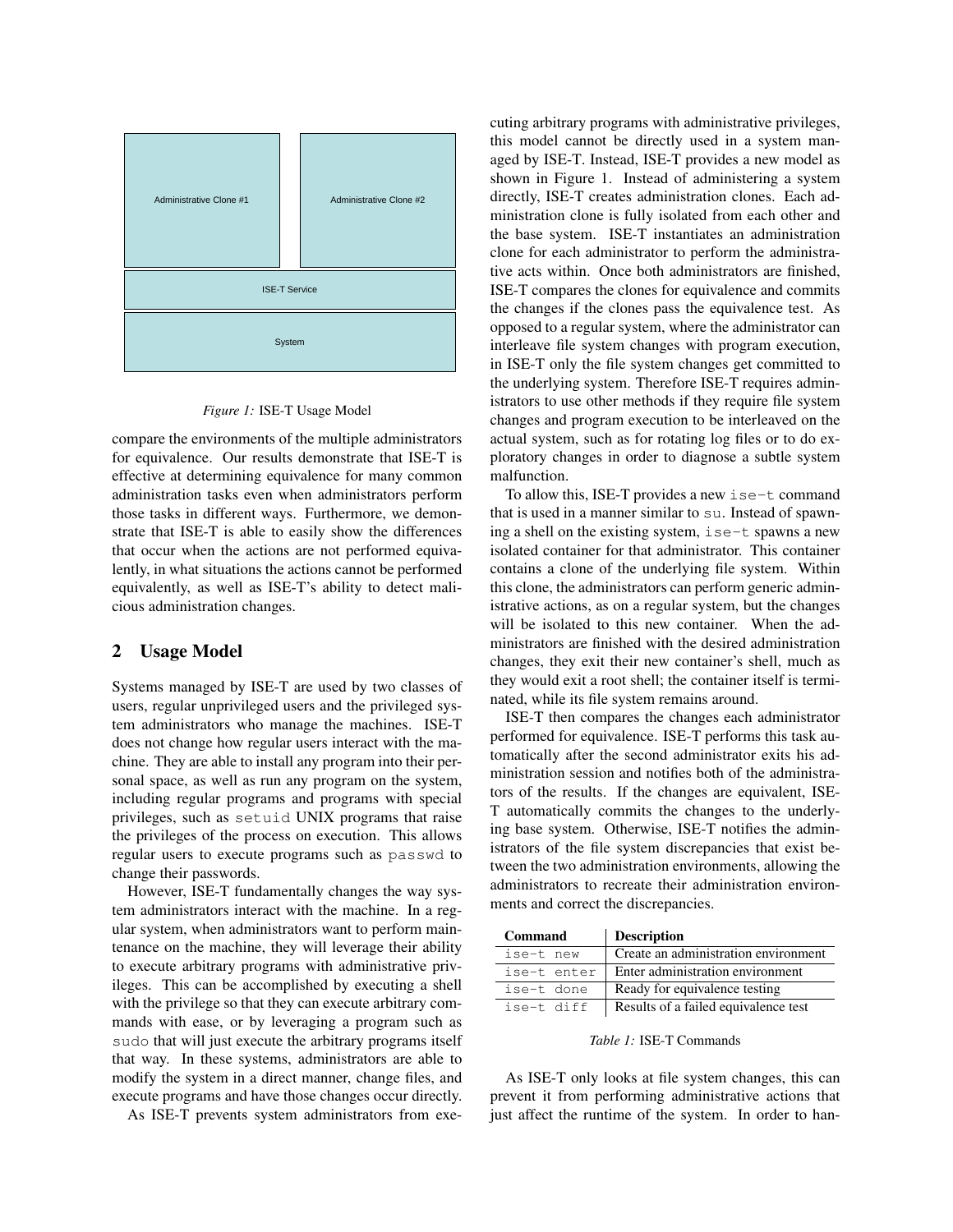dle this, ISE-T provides a raw control mechanism via the file system, as well as enabling itself to be integrated with configuration management systems. First, ISE-T's raw control mechanism is implemented via a specialized file system namespace where an administrator can write commands. For instance, if the administrators want to kill a process, stop a service or reboot the machine, those actions performed directly within their administration container will have no affect on the base system. Some actions can be directly inferred from the file system. For instance, if the system's set of startup programs is changed, by having a file added, removed or replaced, ISE-T can infer that the service should be started, stopped or restarted when the changes are committed to the underlying system. However, this only helps when one is changing the file system. There are times when administrators will want the services stopped or restarted without modifying the file system of the system. Therefore, ISE-T provides a defined method for killing processes, stopping and starting services and rebooting the machine using files the administrator can store on the local file system. ISE-T provides each administrator with a special /admin directory for performing these predefined administrative actions.

For example, if the administrator wants to reboot the machine, they create an empty reboot file within the /admin directory. If both administrators create the file, after the the rest of their changes are committed to the system, it will reboot itself. Similarly, the administrators can create a halt file to halt the machine. In addition, the /admin directory has kill and services subdirectories. To kill a process, administrators create individual files with the names of the process identifiers of processes running on the base system that they desire to kill. Similarly, if a user desires to stop, start, or restart a init.d service, they can create a file named by that service prefixed with stop, start or restart, such as stop.apache or restart.apache within the services directory to have ISE-T perform the appropriate actions when the changes are committed to the base system. The files created within the /admin directory are not committed to the base system; they are only used for performing runtime changes to the system.

However, many systems already exist to manage systems and perform these types of tasks, namely configuration management systems, such as lcfg [\[2\]](#page-11-6). At a high level, configuration management systems work by storing configuration information on a centralized policy server that controls a set of managed clients. In general, the policy server will contain a set of template configuration files that it uses to create the actual configuration file for the managed clients based on information contained within its own configuration. Configuration management systems also generally support the ability to run predefined programs, scripts and execute predefined actions on the clients they are managing.

When ISE-T is integrated with any configuration management system, it no longer manages the individual machines. Instead of the managed clients being controlled by ISE-T, the configuration policy server is managed by ISE-T directly and the clients are managed directly by the configuration management system. This provides a number of benefits. First, it simplifies the complexity of comparing two different systems, as ISE-T can focus on the single configuration language of the configuration management system. Second, configuration system already have tools to manage the runtime state of their client machines, such as stopping and starting services and restarting them when the configuration changes. Third, many organization are already used to using configuration management systems; by implementing ISE-T on the server side, they can enforce the two-person control model in a more centralized manner.

## 3 ISE-T Architecture

To enable the two-person administrative control semantic, ISE-T provides three architectural components. First, as the two administrators cannot administer the system directly, they must be provided with isolated environments in which they can perform their administrative acts. To ensure the isolation, ISE-T provides container mechanisms that allow ISE-T to create parallel environments that are based on the underlying system that is being administered. This allows ISE-T to fully isolate each administrator's clone environment from each other and from the base system.

Second, we note that any persistent administrative action has to involve a change to the file system. If the file system is not affected, the action will not survive a reboot. Whereas some administrative acts only affect the ephemeral runtime state of the machine, the majority of administrative acts are of a more persistent nature. Therefore, to allow ISE-T to create two-person administrative control, the file system is a central component. ISE-T provides a file system that can create branches of itself as well as isolate the changes made to it. This enables the easy creation of the clone containers, as well as enabling the easy comparison of the changes performed to both environments.

Finally, ISE-T provides the ISE-T System Service. This service instantiates and manages the life-times of the administration environments. It is able to compare the two separate administration environments for equivalence to determine if the changes performed to them should be committed to the base system. ISE-T's System Service performs this via an equivalence test that compares the two administration environment's file sys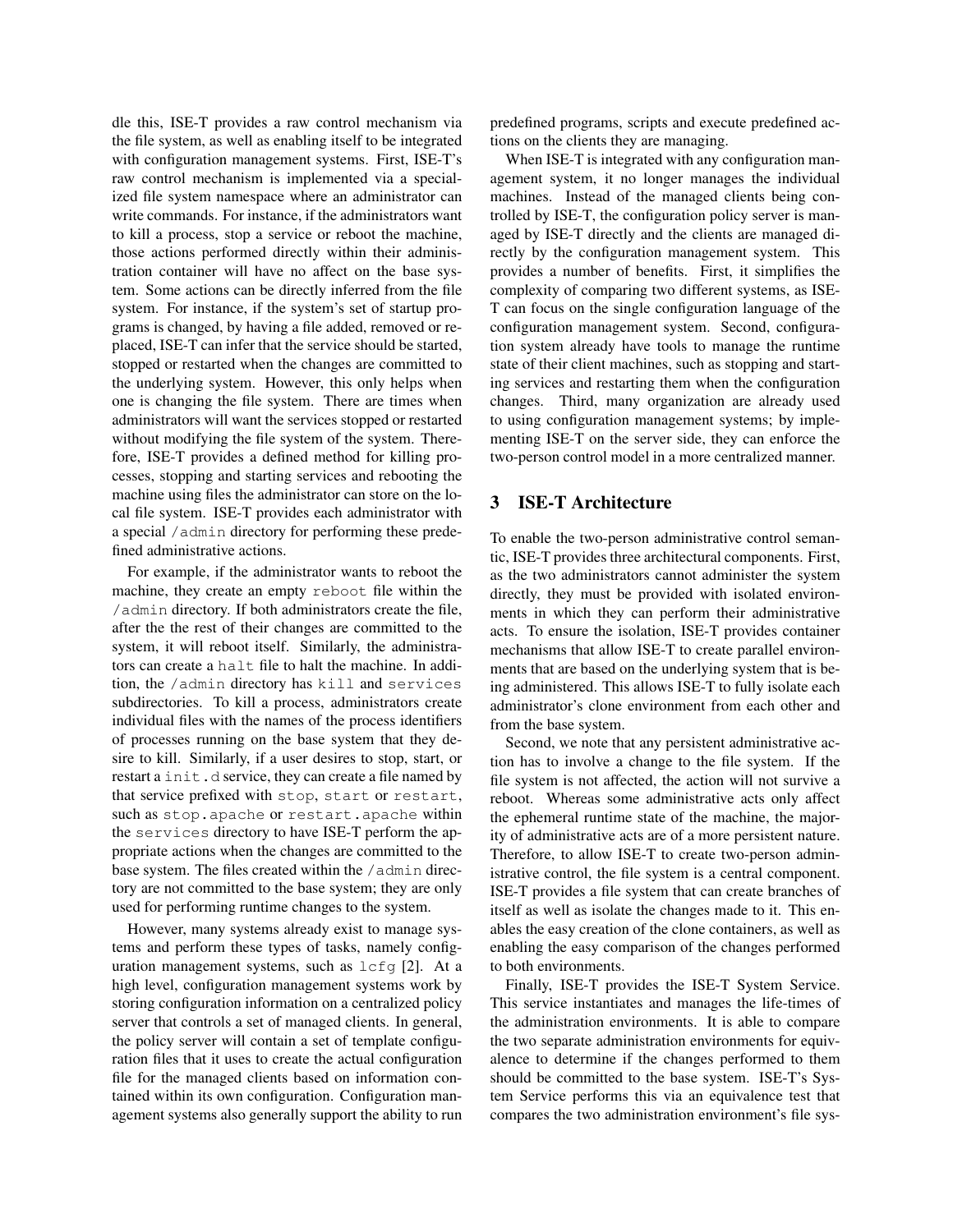tem modifications for equivalence. If the two environments are equivalent, the changes will be committed to the underlying base system. Otherwise, the ISE-T System Service will notify the two administrators of the discrepancies and allow them to fix their environments in the appropriate fashion.

# 3.1 Isolation Containers

ISE-T can leverage multiple different types of container environments, depending on the requirements of the administrators managing the system. In general, the choice will be between hardware virtual machine containers and operating system containers. Hardware virtual machines, such as VMware [\[24\]](#page-12-2), provide a virtualized hardware platform that a separate operating system kernel runs on and provides a complete operating system instance. Operating system containers, such as Solaris Zones [\[18\]](#page-11-4), on the other hand, are just isolated kernel namespaces running on a single machine.

For ISE-T, there are two primary difference between these containers. First, hardware virtual machines allow the administrators to install and test new operating system kernels as each container will be running its own kernel. Operating system containers, on the other hand, prevent the administrators from testing the underlying kernel, as there is only one kernel running, that of the underlying host machine. Second, as hardware virtual machines require their own kernel and a complete operating system instance to be started up, they take a significant amount of time to create the administration clones. On the other hand, operating system containers can be created almost instantly, allowing the administrators to quickly perform their actions. As both types of containers have significant benefits for different types of administrative acts, ISE-T supports the ability to use both. For most actions, administrators will prefer to use operating system containers, while still enabling them to get a complete hardware virtual machine when they desire to test kernel changes.

When ISE-T is integrated with a configuration management system, ISE-T does not have to use any isolation container mechanism at all, as the configuration management system already isolates the administrators from the client system. Instead, ISE-T simply provides each administrator with their own configuration management tree and let each individual administrator perform the changes.

#### 3.2 ISE-T's File System

To support its file system needs, ISE-T leverages the ability of some file systems to be branched. Unlike a regular file system, a branchable file system can be snapshotted at some point in time and branched for future use. This allows ISE-T to quickly clone the file system of the machine being managed for both clone administration environments. As each file system branch is independent, this allows ISE-T to capture any file system changes in the newly created branch, by comparing the branch's state against the initial file system state. Similarly, ISE-T can then compare the set of file system changes from both administration clones against each other for equivalence.

However, while a classical branchable file system allows one to capture the changes, it does not allow one to efficiently discover what has changed, as the branch is a complete file system namespace. Iterating through the complete file system can take a significant amount of time, as well as place a large strain on the file system and decrease system performance. To allow ISE-T to use a file system efficiently, it must provide two features. First, it must be able to duplicate the file system to provide each administrator with their own unique and independent file system to perform their changes on. Second, it must provide a way to easily isolate the changes each administrator makes to the file system to easily test the changes for equivalence. To meet these requirements, ISE-T creates layered file systems for each administration environment, where multiple file systems can be layered together into a single file system namespace for each environment. This enables each administration environment to have a layered file system composed of two layers, a single shared layer that is the file system of the machine they are administrating, as well as a layer that will contain all the changes the administrator performs on the file system.

To support the creation of the layered file system, ISE-T has to solve a number of file system related problems. First, it must support the ability to combine numerous distinct file system layers into a single static view. This is equivalent to installing software into a shared read-only file system. Second, as users expect to be able to interact with the layered file system as a normal file system, such as by creating and modifying files, ISE-T has to enable the layered file system to be fully modifiable. In a related vein, the third problem ISE-T has to solve is that end users should also be able to delete files that exist on the read-only layer. However, end users should also be able to recover the deleted files by reinstalling or upgrading the layer that contains the deleted. This is equivalent to deleting a file from a traditional file system, but reinstalling the package that contains the file to recover it.

To solve these problems, ISE-T leverages union file systems. Unioning file systems enable ISE-T to solve the first problem as they allow the system to join multiple distinct directories into a single directory view, as shown in Figure [2.](#page-5-0) These directories are unioned by layering directories on top of one another. For example, when two directories are unioned together, one directory contain-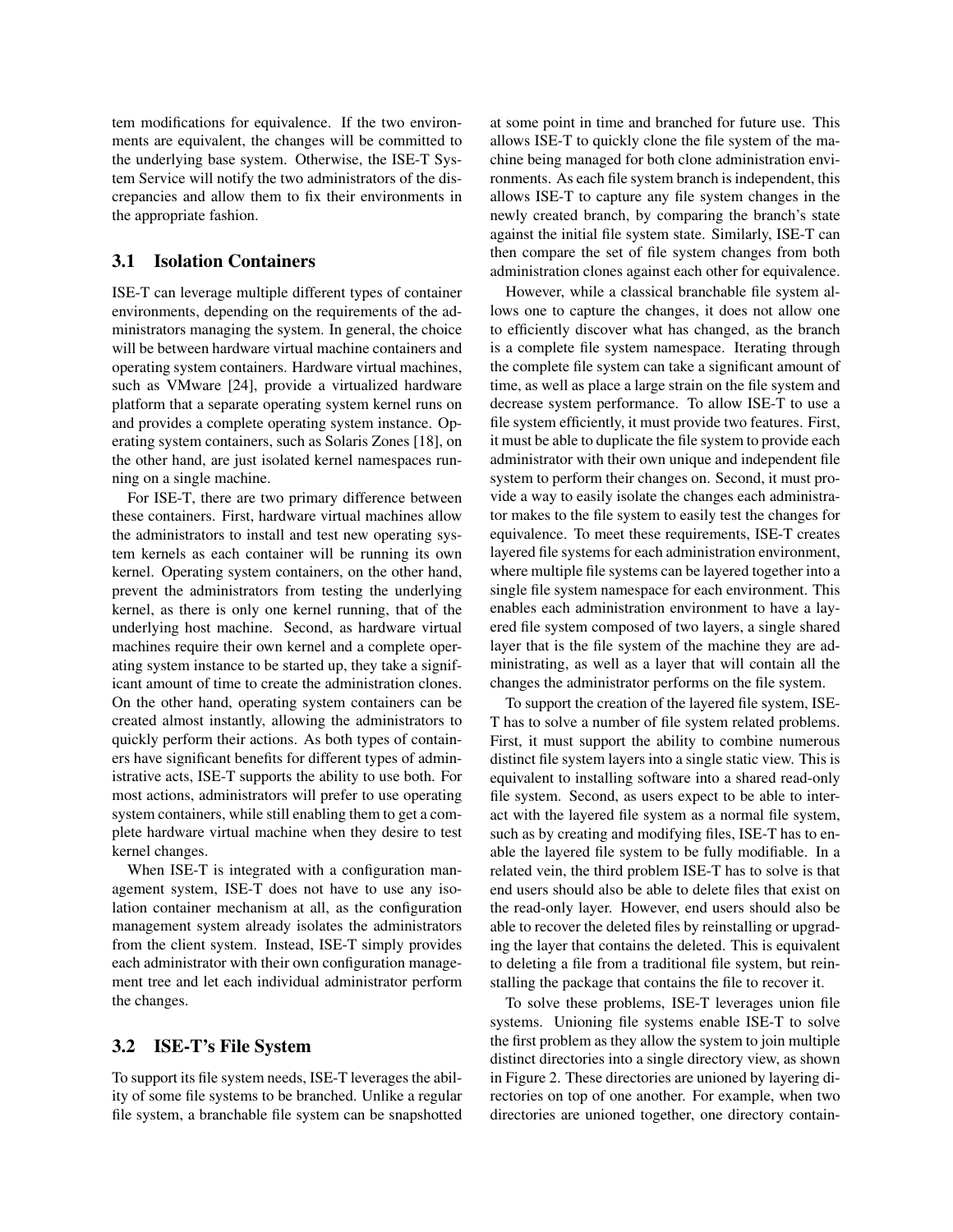

<span id="page-5-0"></span>*Figure 2:* Unioning Namespaces

ing the file foo and the other containing the file bar, the unioned directory view would contain both files foo and bar. To provide a consistent semantic, most union file systems only allow one layer, namely the topmost to have files added to it. At the same time, if a file that already existed is modified, the union file system changes the underlying file directly, in whatever layer of the union it existed previously.

| <b>COW Layer</b>     |     | bar` |
|----------------------|-----|------|
| <b>FS Namespace</b>  | foo | bar  |
| <b>Composed View</b> | foo | bari |

<span id="page-5-1"></span>*Figure 3:* COW functionality

To solve the second problem, union file system can be extended [\[27\]](#page-12-3) to enable them to assign properties to the layers, defining some layers to be read only while others can be read-write. This results in a model that borrows from copy-on-write (COW) file systems, where a modifying a file on a lower read-only layer will cause it to be copied to the topmost writable layer, as shown in Figure [3.](#page-5-1) For instance, in the above example, a blank cow writable layer can be layered on top of a read only layer containing foo and bar. If, in the course of usage, file bar get modified to bar' it will be *copied up* to the top most layer before the modification occurs. When a file is created or modified, it is written to the private read-write layer enabling the layered file system to be differentiated through file system changes.

This layering model also provides a semantic that directory entries located at higher layers in the stack obscure the equivalent directory entries at lower levels. Continuing the example, both layers now contain the file bar, but only the top most layer's version of the file is visible. To provide a consistent semantic, if a file is deleted, a white-out mark is also created on the top most layer to ensure that files existing on a lower layer are

<span id="page-5-2"></span>*Figure 4:* White-Out Support for Deletion

not revealed, as shown in Figure [4.](#page-5-2) Now, if the file bar were deleted, it would not allow the bar on the lower layer to be revealed. The white-out mechanism enables obscuring files on the read-only lower layers, simply by creating white-out files on the topmost layer.

ISE-T's layered file system provides the ability for multiple independent views of a file system to be in an active modifiable state at the same time, while confining each view's modifications to itself by providing each file system with an independent COw layer. To provide a simple example, imagine one has a directory that one wants to branch into two distinct views. This implies that processes operating in one view would be able to modify the files, without the changes causing any effect in the other view, and vice versa. This model can simply be implemented by ISE-T with the above union file system semantic. ISE-T creates two distinct views of the directory by creating two distinct ISE-T branched file system mounts. Since all modifications will cause files to be copied to the top most directory, it enables one to simply contain each views modifications into its own space. Finally, as each COW layer isolates the changes that were performed to each file system, ISE-T can easily determine which files it has to compare for equivalence.

# <span id="page-5-3"></span>3.3 ISE-T System Service

ISE-T's System Service has a number of responsibilities. First, it manages the lifetimes of each administrator's environment. When administration has to be performed, it has to setup the environments quickly. Similarly, when the administration session has been completed and the changes committed to the underlying system, it removes them from the system and frees up their space. Third, it evaluates the two environments for equivalence by running a number of equivalence tests to determine if the two administrators performed the same set of modifications. Finally, it has to either notify the administrators of the discrepancies between their two environments or commit the equivalent environment's changes to the underlying base system.

ISE-T layered file system allows ISE-T system's service to easily determine which changes each administra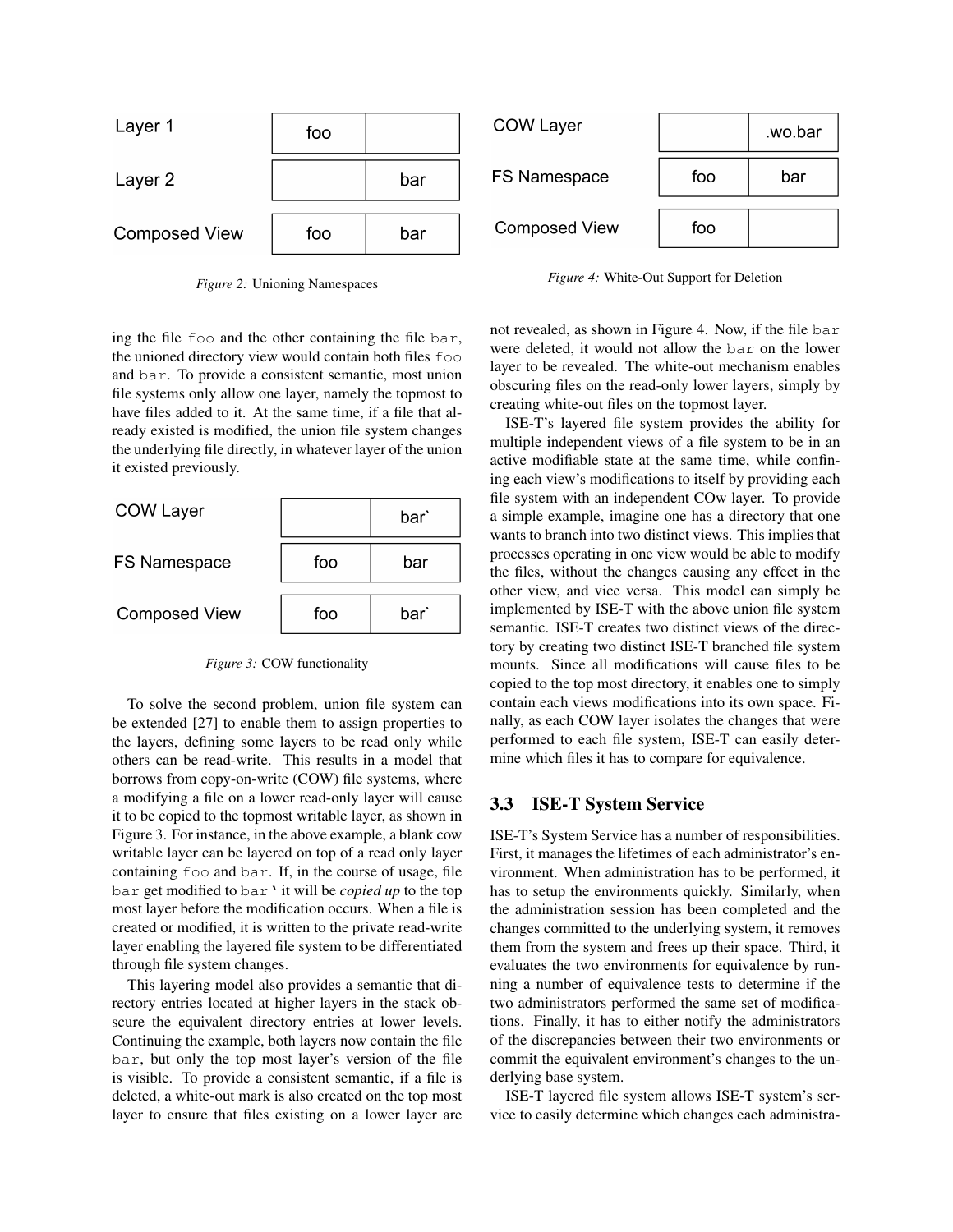tor made, as each administrator changes will be confined to their personal layer of the layered file system. To determine if the changes are equivalent, ISE-T first isolates the files that it does not care about, and that will not be committed to the base system. This is currently limited to the administrator's personal files in their branch, such as shell history. Instead of just removing them, ISE-T saves them for archival and audit purposes. ISE-T then iterates through the files in each environment, comparing the file system contents and files directly against each other. If each administrator's branch has the equivalent set of file system changes, ISE-T can then simply commit a set to the base system. On the other hand, if the files contained within each branch, are not equivalent, ISE-T flags the differences and reports to each administrator what the differences are. The administrators can then confer with each other to ensure that they perform the same steps, so that they will create the same set of files to commit to the base system.

Determining equivalence can vary based on the type of file and what is considered to be equivalent. For instance, a configuration file modified by both administrators with different editors can visually appear to be equivalent, but can differ from each other if one uses spaces and another used tab characters. These files can be equivalent, as they would be parsed by applications in the same manner, but would be different when examined on a character by character level. However, there are some languages (e.g., Python) where the amount of whitespace matters; this can have a large effect on how the script executes. On the other hand, two files that have exactly the same file contents can have varying meta data associated with the file, such as permission data, extended attributes or even the multiple types of time data associated with each file. Similarly, some sets of files should not matter for equivalence, such as the shell history that recorded the steps the administrators took in their respective environments, and in general the home directory contents of the administrator in the administration environment. ISE-T prunes these files from the comparison, and never commits them to the underlying system.

Taking this into consideration, ISE-T's prototype comparison algorithm determines these sets of differences.

- 1. Directory entries which do not exist in both sets of changes are differences.
- 2. Every directory entry that does not have the same UID, GID, and permission set are different.
- 3. Every directory entry that is not of the same file type (Regular File, Symbolic Link, Directory, Device Node, or Named Pipe) are different

For directory entries that are of the same type, ISE-T performs the appropriate comparison.

- Device nodes must be of the same type
- Symbolic links must contain the same exact path
- Regular files must have the same size and the exact same contents

There are two major problems with this approach. First, this comparison takes place at a very low semantic level. It does not take into account simple differences between files that make no difference in practice. However, without writing a parser for each individual configuration language, one will not easily be able to compare equivalence. Second, there are certain files, such as encryption keys, that will never be generated identically, even though equivalent actions were taken to create them. This can be important, as some keys are known to be weaker and a malicious administrator can construct one by hand.

Both of these problems can be solved by integrating ISE-T with a configuration management system and teaching ISE-T the configuration management system's language. First, these systems simplify the comparison by enabling it to focus on the configuration management system's language. Even though most configuration management systems work by creating template configuration files for the different applications, these files are not updated regularly and can be put through the stricter exact comparison test. On the other hand, when ISE-T understands the single language of the configuration management system, it can rely on a more relaxed equivalence test. Second, configuration management systems already have to deal with creating dynamic files, such as encryption keys. A common way configuration management systems deal with these types of files is by creating them directly on the managed client machines. As ISE-T understand the configuration management system's language, the higher level semantics that instruct the system to create the file will be compared for equivalence instead of the files themselves. However, a potential weakness of ISE-T is in dealing with files that cannot easily be created on the fly and will differ between two system administration environments, such as databases. For instance, two identical database operations can result in different databases due to the saving of a time-stamp, or the simple reordering of updates on the database server.

#### 4 ISE-T for Auditing

Whereas the two-person control model that ISE-T provides to system administration is useful for providing high assurance that faults are not going to creep into the system, its expense can make it unusable in many situations. For example, since the two-person control model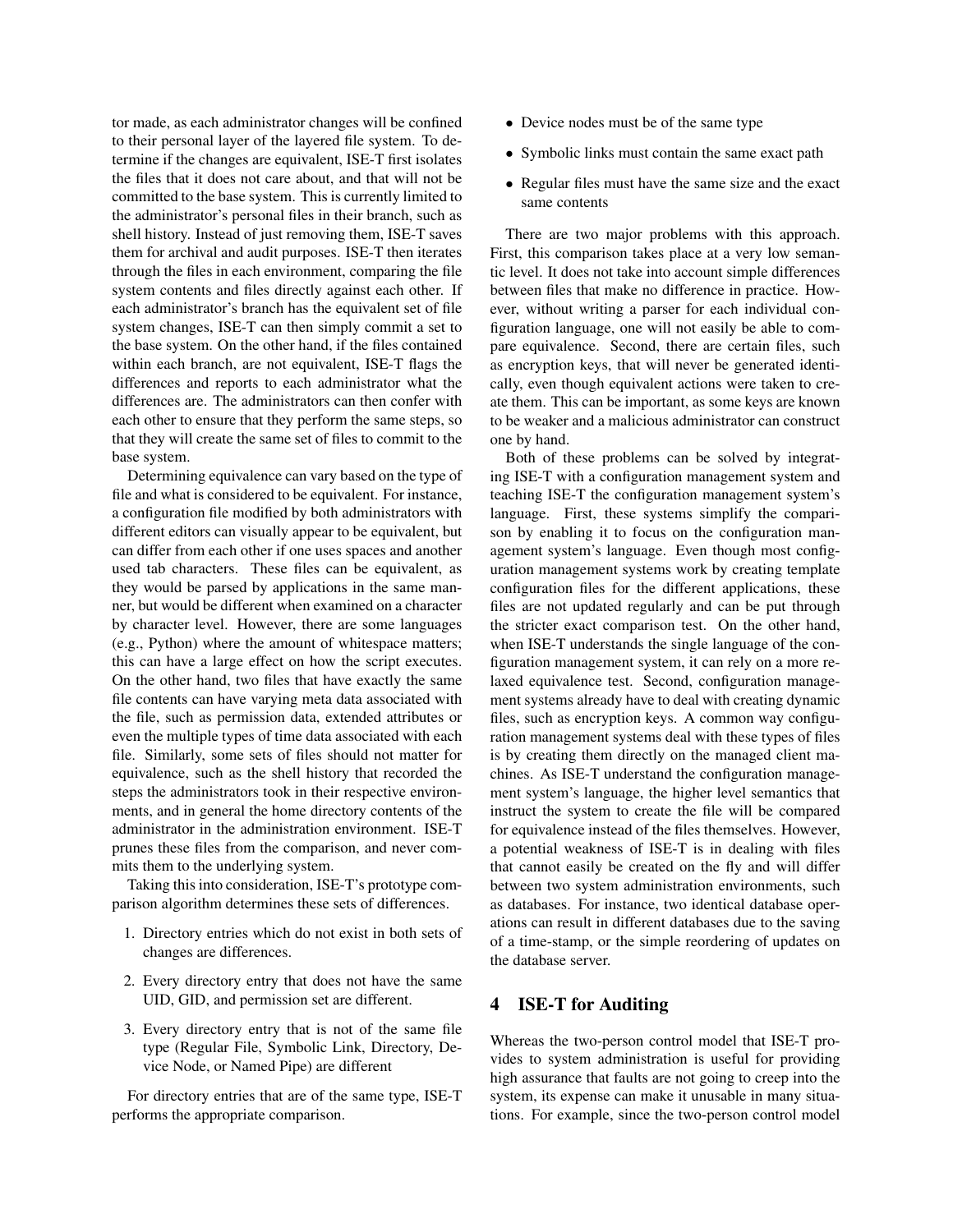requires the concurrence of two system administrators on all actions, it can prevent timely actions from being taken if only a single administrator is available. Similarly, whereas the two-person control model provides a high degree of assurance for a price, it would be useful if organizations could get a higher degree of assurance than normal with little extra cost. To achieve these goals, we can combine ISE-T's mechanisms with audit trail principles to create an auditable system administration semantic.

In auditable system administration, every system administration act that is logged to a secure location so that it can be reviewed for correctness at some point in the future. The ISE-T System Service creates clone administration environments for the two administrators and can capture the state they change in order to compare them for equivalence. For auditable system administration, ISE-T's mechanism can also be used. The audit system prevents the single system administrator from modifying the system directly, but require the creation of a cloned administration environment where the administrator can perform the changes before they are committed to the underlying system. Instead of comparing for equivalence against a second system administrator, the changes are logged so that they can be used by an auditor at some point in the future as well as immediately committed to the underlying system. Audit systems are known to increase assurance that malicious changes are not performed, as the malicious person knows there's a good chance his actions will be caught. Similarly, depending on the frequency and number of audits performed, it can help prevent administration faults from persisting for long periods of time in the system. However, it does not provide as high assurance a model as can be provided by the two-person control system, as the administrator can use the fact that his changes are committed immediately to create backdoors in the system that cannot be discovered until later.

Auditable system administration needs to be tied directly to an issue-tracking service. This allows an auditor to associate an administrative action with what the administrator was supposed to accomplish. Every time an administrator invokes ISE-T to administer the system, an issue-tracking number is passed into the system to tie that action with the issue in the tracker. This allows the auditor to compare the results of what occurred with what the auditor expects to have occurred. In addition, auditable system administration can be used in combination with the two-person control system when only a single administrator is available and action has to be taken in a more immediate fashion. With auditing, the action can be performed by the single administrator, but can be immediately audited when the second administrator becomes available. This helps the system maintain its higher level of assurance when immediate action has to be taken by a single administrator.

# 5 Experimental Results

To test the efficacy of ISE-T's layered file system approach, we recruited 9 experienced computer users with varying levels of system administration experience, though all were familiar with managing their own machines. We provided each user with a VMware virtual machine running Debian GNU/Linux 3.0. Each VM was configured to create an ISE-T administration environment that would allow the users to perform multiple administration tasks isolated from the underlying base system. Our ISE-T prototype uses UnionFS [\[27\]](#page-12-3) to provide the layered file system needed by ISE-T. We asked the users to perform the eleven administration tasks listed in Table [2.](#page-8-0) The user study was conducted in virtual machines running on an IBM HS20 eServer blade with dual 3.06 Ghz Intel Xeon CPUs and 2.5GB RAM running VMware Server 1.0. These tasks were picked as they are indicative of common administration tasks, as well as including a common way a malicious administrator would create a back-door in the system for himself.

Each task was performed in a separate ISE-T container, so that each administration task was isolated from the others, and none of the tasks depended on the results of a previous task. We used ISE-T to capture the changes each user performed for each task in its own file system. We were then able to compare each user against each other for each of the eleven tasks, to see if they performed equivalent modifications or where their modifications differed.

For every test, ISE-T prunes the changes that were done to remove files that would not affect equivalence since they would not be committed to the underlying file system, as described in Section [3.3.](#page-5-3) Notably, in our prototype, ISE-T prunes the /root directory which is the home directory of the root user, and therefore would contain differences in files such as .bash history amongst others that are specific to how they went about performing the task. Similarly, ISE-T prunes the  $/\text{var}$ subtree to remove any files that were not equivalent. For instance, depending on how an administrator would administer the system and what tools one would use, different files would be created, for instance a cache of packages downloaded and installed via the apt-get tool versus being downloaded and installed manually. The reasoning behind this pruning is that the /var tree is meant as a read-write file system for per-system usage. Tools will modify it; if different tools are used, different changes will be made. However, one cannot prune the entire directory tree as there are files or directories within it that are necessary for runtime use and those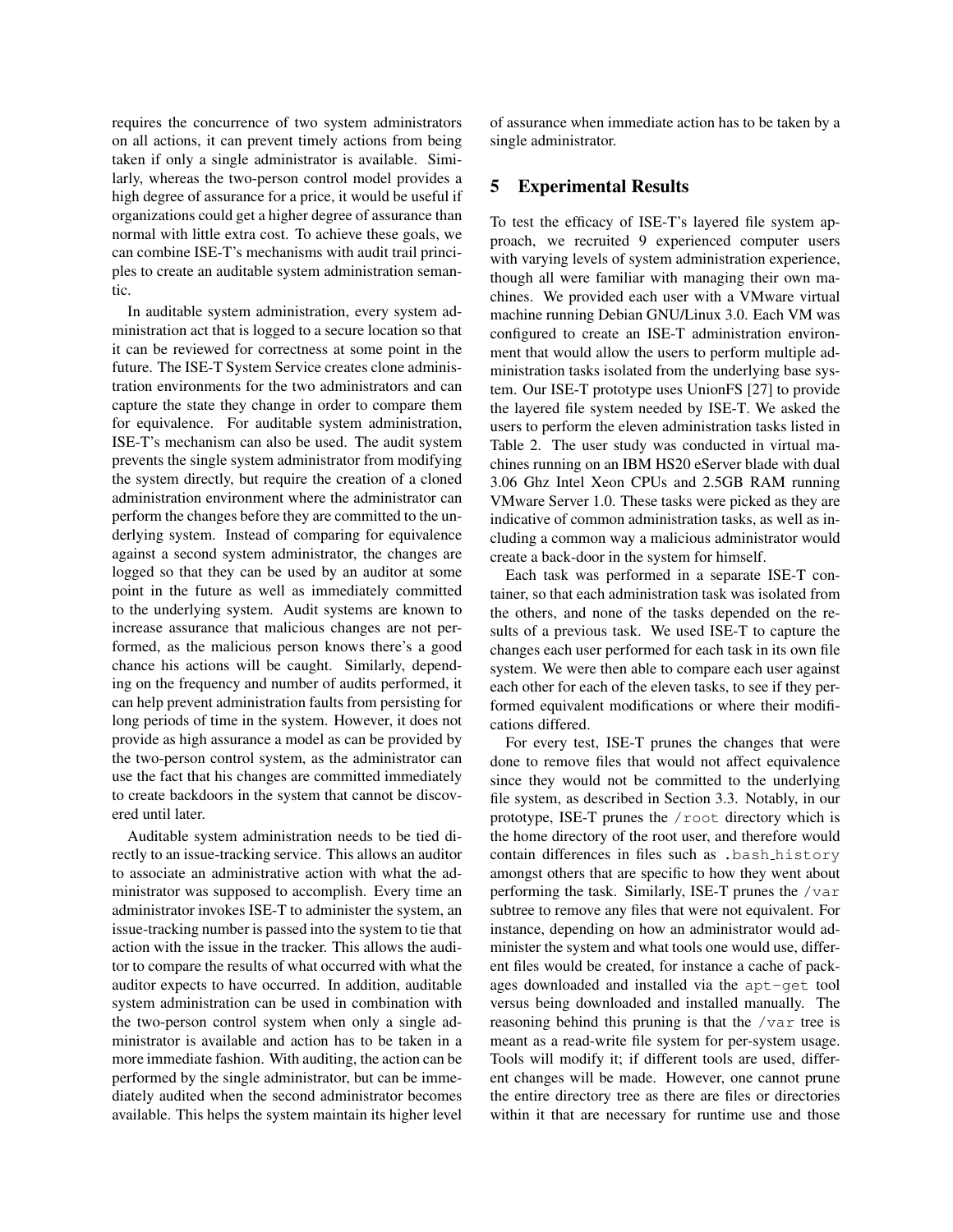| Category                 | <b>Description</b>                           | <b>Result</b>                |
|--------------------------|----------------------------------------------|------------------------------|
| Software Installation    | Upgrade entire system via package manager    | Equivalent                   |
|                          | Install official Rdesktop package            | Equivalent                   |
|                          | Compile and install Rdesktop from source     | Equivalent                   |
| <b>System Services</b>   | Install SSH Daemon from package              | Not Equivalent (Not Desired) |
|                          | Remove PPP package using package manager     | Equivalent                   |
| Configuration<br>Changes | Edit machine's persistent hostname           | Equivalent                   |
|                          | Edit the inetd.conf to enable a service      | Not Equivalent (Not Desired) |
|                          | Add a daily run cron job                     | Equivalent                   |
|                          | Remove an hour run cron job                  | Equivalent                   |
|                          | Change the time of a cron job                | Equivalent                   |
| Exploit                  | Create a backdoor setuid root shell anywhere | Not Equivalent (Desired)     |

<span id="page-8-0"></span>*Table 2:* Administration Tasks

changes have to be committed to the underlying file system. Therefore, only those changes that are equivalent were committed, while those that are different were ignored. ISE-T also prunes the  $/\text{tmp}$  directory as the contents of this directory would also not be committed to the underlying disk. Finally, due to the UnionFS implementation, ISE-T also prunes the whiteout files created by UnionFS if there is no equivalent file on the underlying file system. In many cases, temporary files with random names will be created; when they are deleted, UnionFS will create a whiteout file, even if there is no underlying file to whiteout. As this whiteout file does not have an impact on the underlying file system, it is ignored. On the other hand, whiteout files that do correspond to underlying files and therefore indicate that the file was deleted are not ignored.

# 5.1 Software Installation

For the software installation category, we had the users perform three separate tests that demonstrated different ways administrators install software into the system. These tests were to demonstrate that when multiple users install the same piece of software, as long as they install it in the same general way, the two installations will be equivalent.

To demonstrate this, the users were first instructed to install the rdesktop program from its Debian package. Users could choose to download the package by hand and install it via dpkg, they could use apt-get to download it and any unfulfilled dependencies, or use the aptitude front end amongst many ways to perform this task. Most users decided to install the package via apt-get, but even those who did not made equivalent changes. The only differences were those in pruned directories, demonstrating that installing a piece of prepackaged software using regular tools will result in an equivalent system.

Second, the users were instructed to build the rdesktop program from source code and install it into the system. In this case, multiple differences could have occurred. First, if the compiler would create a different binary each time the source code is compiled, even without any changes, one would have a more difficult time evaluating equivalence. Second, programs generally can be installed in different areas of the file system, such as /usr versus /usr/local. In this case, all the testers decided to install the program into the default location, avoiding the latter problem, while also demonstrating that as long as a the same source code is compiled by the same toolchain, it will result in the same binary. However, some program source code, such as the Linux kernel, will dynamically modify their source during build, for example to define when the program was built. In these cases, we would expect equivalence testing to be more difficult as each build will result in a different binary. A simple solution would be to patch the source code to avoid this behavior. A more complicated solution would involve evaluating the produced binary's code and text sections with the ability to determine that certain text section modifications are inconsequential. Again, in this case the only differences were in pruned directories, notaby the /root home directory to which the users downloaded the source for rdesktop.

Finally, we had the users upgrade the Debian stable system with all pending security updates. This was a more complicated version of the first test, as multiple packages were upgraded. Although differences existed between the environments of the users, the differences were confined to the /var file system tree and depended on how they performed the upgrade. This is because Debian provides multiple ways to do an upgrade of a complete system and those cause different log files to be written. As they all installed the same set of packages, the rest of the file system, as expected, contained no differences.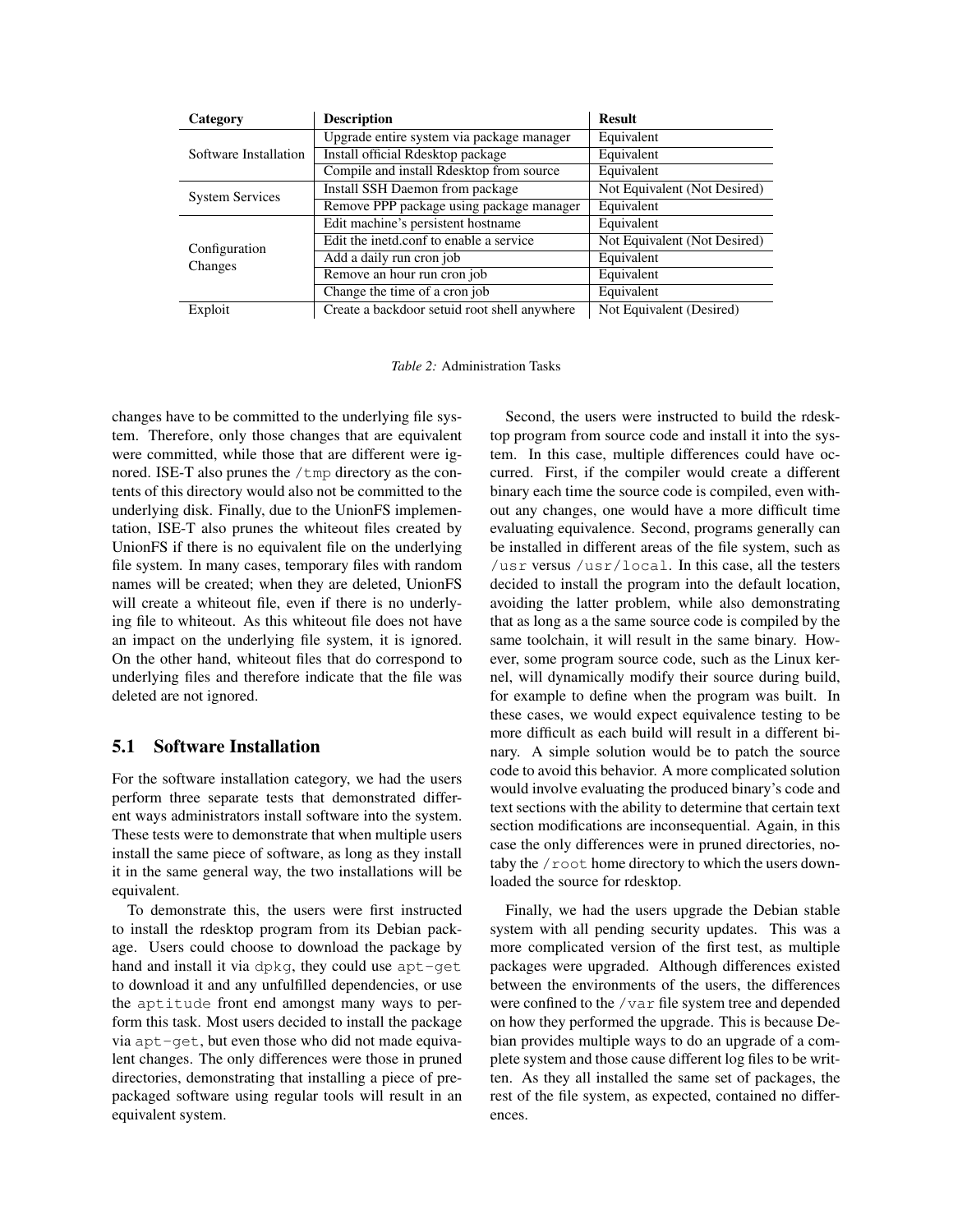## 5.2 System Services

Our second set of tests involved adding and removing services: the users were instructed to install the ssh service and remove the PPP service. These tests were an extension of the previous package installation tests and were meant as a demonstration of how one would automatically start and stop services, as well as a demonstration of files we knew would be different and therefore fail equivalence testing.

For the first test, we instructed the users to install the SSH daemon. This test sought to demonstrate that ISE-T can detect when a new service is installed and therefore enable it when the changes are committed. This is demonstrated by the fact that in Linux systems, a System-V init script has to be added to the system to enable it to be started each time the machine boots. If the user's administration environment contains a new init script, ISE-T can automatically determine that the service should be started when this set of administration changes are committed to the base system. This test also sought to demonstrate that certain files are always going to be different between users if created within their private environment. This is demonstrated by the fact that the SSH host key for each environment is different. This is because it is created based on the kernel's random entropy pool that will be different for each user and therefore will never be the same if created in separate environment. A way to solve this would be not to create it within the private branch of each user, but instead have it be created after the equivalent changes are committed, for instance, the first time the service's init script is executed.

For the second test, we instructed the users to remove the PPP daemon. This test sought to demonstrate that there are multiple ways to remove a package in a Debian system and depending on the way the package is removed, the underlying file system will be different. Specifically, a package can either be removed or purged. When a package is removed, files marked as configuration files are left behind, allowing the packages to be reinstalled and have the configuration remain the same. On the other hand, when a package is purged, the package manager will remove the package and all the configuration files associated with it. In this case, the user's chose different ways to remove the package, and ISE-T was able to determine the differences for those that chose to remove or purge it.

# 5.3 Configuration Changes

Our third set of tests involved modifications to configuration files on the system and involved six separate tests. These tests could be subdivided into three categories. The first category was composed of simple file configuration changes. We first instructed the users to modify the host name of the machine persistently from debian to iset, which is accomplished by editing the /etc/hostname file. As expected, as this configuration change is very simple, all user modified the system's hostname in the exact same manner, allowing ISE-T to determine that all the systems were equivalent.

Next, we instructed the users to modify the /etc/inetd.conf file to enable the discard service. In this case, as the file is more free-form, their changes were not exact, and many were not equivalent. For example, some users enabled it for both TCP and UDP, while some users enabled it for TCP alone. Also, some users added a comment, while others did not. Whereas the first change is not equivalent, the second change should be considered equivalent, but this cannot be determined by a simple diff; one needs the ability to parse the files correctly to determine that they are equivalent, an ability our ISE-T prototype does not have. However, ISE-T was able to clearly report the differences that existed between the environments of users who performed this administration task differently.

The second set of tests involved setting up and removing cron jobs and was composed of three tests. First, we provided the users with a script in /root that we instructed them to install in the system in a manner so that it will be executed daily. In Debian there are two ways to have a cron job execute daily. The best way is to simply place the script in the /etc/cron.daily directory, as all the programs located within it are executed once a day. On the other hand, a user could use the /etc/crontab file and instruct it exactly what time each day to execute the program. We were looking for users to place the file in /etc/cron.daily which the large majority did; but one user who perhaps was not used to Debian modified /etc/crontab directly. Again, ISE-T was able to detect the difference when it existed and report the discrepancy. Similarly, we instructed users to remove a cron job that ran hourly. The cron job's script was already located in /etc/cron.hourly and not in crontab. All users deleted it from the /etc/cron.hourly directory, even the user who modified /etc/crontab in the previous test. Finally, we had an entry in /etc/crontab that executed a cron job at 4:35 AM every day, and instructed the users to change it to 5:35 AM. As expected, all users performed the same set of changes by modifying the /etc/crontab file.

# 5.4 Exploit

In our final test, we asked the users to create a backdoor shell into the system. This test demonstrates that ISE-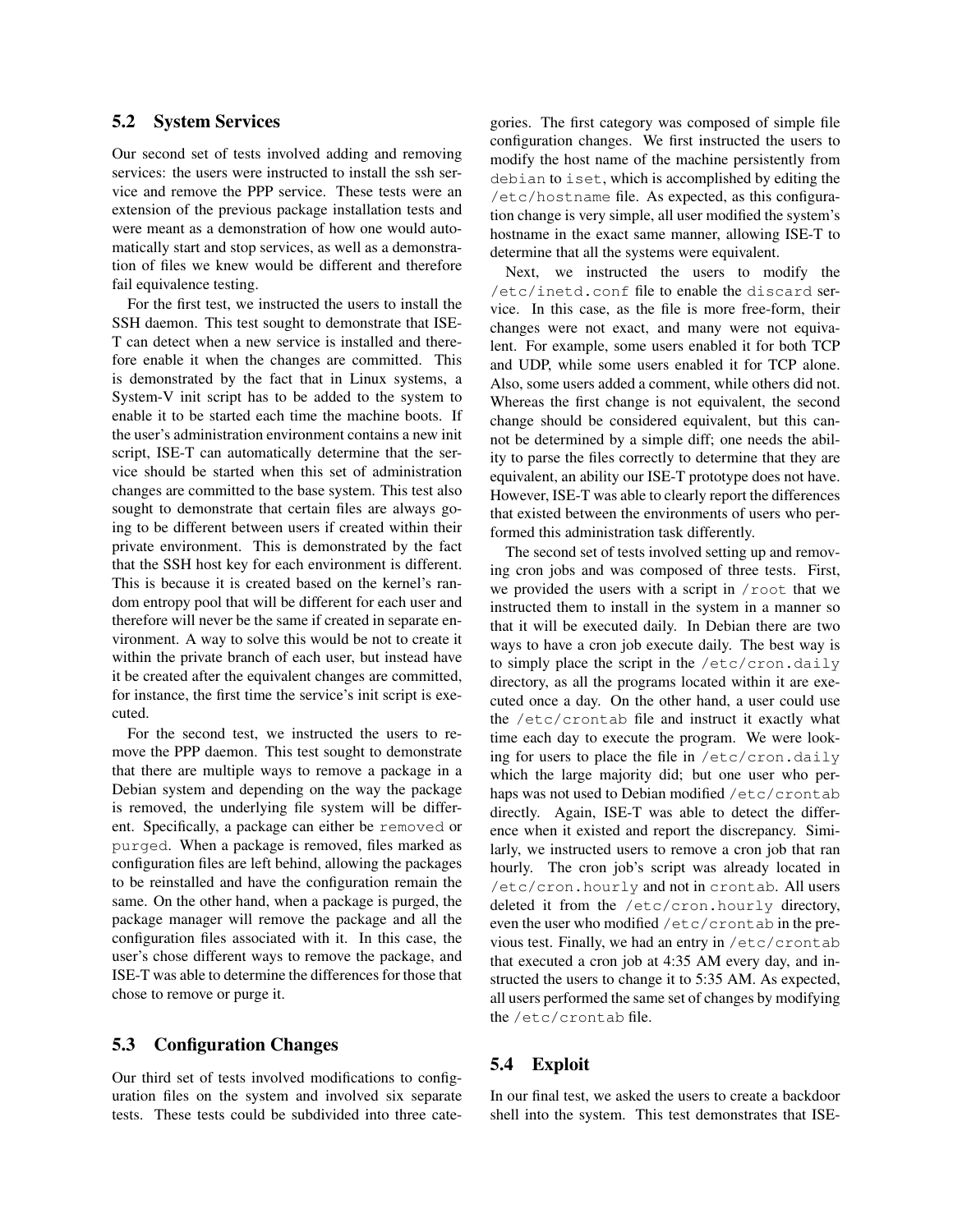T will detect when one of the two system administrator makes a rogue administration change to the system, as the other administrator will not have made that same administration change. We did not specify how or where the shell should be created, and left it up to the user. The users created setuid shells in many different locations, some as "dot files" to be hidden from a normal  $\perp$ s listing, and some just setuid existing shells. In all cases, as none of the users made this rogue modification in the same manner, ISE-T was able to detect the rogue changes as a difference that existed between all the environments.

### 6 Related Work

Two-person control mechanisms are known to provide high levels of assurance [\[22\]](#page-12-4). Multiple examples exist with regard to nuclear weapons. For instance, to launch a nuclear weapon, two operators must separately confirm that launch orders are valid and must turn their launch keys together to launch the missiles. In fact, every sensitive action concerning nuclear weapons must be performed by two people with the same training and authority [\[3,](#page-11-7) Chapter 2]. The same notion is applied in many financial settings: banks will require two people to be involved in certain tasks, such as opening a safe-deposit box [\[25\]](#page-12-5), and companies can require two people to sign a check [\[8\]](#page-11-8) over a certain threshold. This makes it much more difficult for a single person to commit fraud.

However, as far as we know, this mechanism has never been applied directly to system administration. In the Compartmented Mode Workstation (CMW), the system administration job is split into roles, so that many traditional administration actions require more than one user's involvement [\[23\]](#page-12-6). These demarcation of roles were first pioneered in Multics at MIT [\[12\]](#page-11-9). Similarly, the Clark-Wilson model was designed to prevent unauthorized and improper modifications to a system to ensure its integrity [\[4\]](#page-11-10). All these systems simply divided the administrators' actions amongst different users who performed different actions. This differs fundamentally from the traditional notion of two-person control where both people do the same exact action.

More recently, many products have been created to help prevent and detect when accidental mistakes occur in a system. SudoSH [\[9\]](#page-11-11) is able to provide a higher level of assurance during system administration as it records all keystrokes entered during a session and is able to replay the session. However, while sudosh can provide an audit log of what the administrator did, it does not provide the assurances provided by the two-person control model. Even if one were to audit the record or replay it, one is not guaranteed to get the same result. Although auditing this record can be useful for detecting accidental mistakes, it cannot detect malicious changes. For instance, a file fetched from the Internet can be modified. If the administrators can control which files are fetched, they can manipulate them before and after the sudosh session. ISE-T, on the other hand, does not care about the steps administrators take to accomplish a task, only the end result as it appears on the file system.

Part of the reason accidental mistakes occur is that knowledge is not easily passed between the experienced and inexperienced system administrators. Although systems like administration diaries and wikis can help, they do not easily associate specific administration actions with specific problems. Trackle [\[6\]](#page-11-12) attempts to solve this by combining an issue tracker with a logged console session. Issues can be annotated, edited and crossreferenced while the logged console session logs all actions taken and file changes and stores them with the issue, improving institutional memory. Although this can help prevent mistakes from entering the system due to enabling the less experienced system administrators from seeing the exact same steps a previous administrator took to fix a similar or equivalent issue, it does not prevent mistakes from entering and remaining in the system, nor does it prevent a malicious administrator from performing malicious changes.

ISE-T's notion of file system views was first explored in Plan 9 [\[17\]](#page-11-13). In Plan 9, it is a fundamental part of the system's operation. As Plan 9 does not view manipulating the file system view as a privileged operation, each process can craft the namespace view it or its children will see. A more restricted notion of file system views is described by Ioannidis [\[11\]](#page-11-14). There, its purpose is to overlay a different set of permissions on an existing file system.

Finally, a common way to make a system tolerant of administration faults is to leverage the semantic of file system versioning, as it enable you to rollback to a configuration file's previous state when an error was made. Operating systems such as Tops-20 [\[7\]](#page-11-15) and VMS [\[15\]](#page-11-16) include native operating system support for versioning as a standard feature of their file systems. These operating systems employ a copy-on-write semantic that involves versioning a file each time a process changes it. Other file systems, such as VersionFS [\[16\]](#page-11-17), ElephantFS [\[19\]](#page-11-18), and CVFS [\[21\]](#page-12-7) have been created to provide better control of the file system versioning semantic.

#### 7 Conclusions

ISE-T applies the two-person control model to system administration. In administration, the two-person control model requires two administrators to perform the same administration act with equivalent results in order for the administration changes to be allowed to affect the system that is being modified. ISE-T creates multiple paral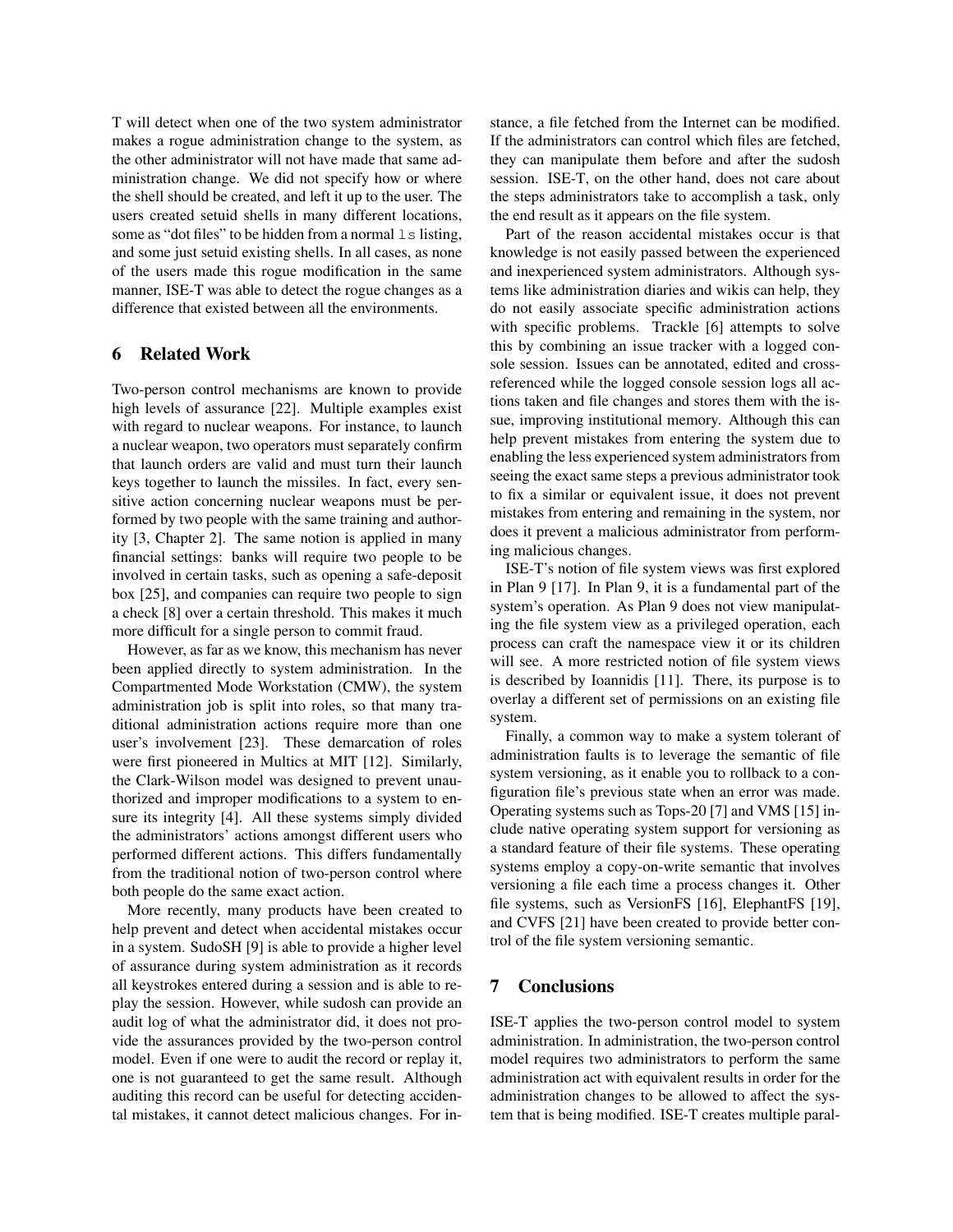lel environments for the administrators to perform their administration changes and then compares the results of the administration changes for equivalence. When the results are equivalent, there is a high assurance that system administration faults have not been introduced into the system, be they malicious or accidental in nature.

We have implemented an ISE-T Linux prototype that creates parallel administration environments where separate administrators can perform changes, while not having administration rights on the machine itself. Our results from a user study demonstrate that many common administration tasks will result in equivalence when performed by isolated administrators without any communication between them. This demonstrates that the twoperson control model can be applied to system administration by simply analyzing the results of the file system changes that occur in the environments created for the two administrators.

## Acknowledgements

Paul Anderson, Andrew Hume, our paper shepherds, and Matthew Barr provided many helpful comments on earlier drafts of this paper, especially in the area of configuration management. This work was supported in part by NSF grants CNS-0426623, CNS-0717544, and CNS-0914845.

#### References

- <span id="page-11-2"></span>[1] *US DOD Joint Publication 1-02, DOD Dictionary of Military and Associated Terms (as amended through 9 June 2004).*
- <span id="page-11-6"></span>[2] P. Anderson. *LCFG: A Practical Tool for System Configuration*. Usenix Association, 2008.
- <span id="page-11-7"></span>[3] A. B. Carter, J. D. Steinbruner, and C. A. Zraket, editors. *Managing Nuclear Operations*. The Brookings Institution, Washington, DC, 1987.
- <span id="page-11-10"></span>[4] D. D. Clark and D. R. Wilson. A Comparison of Commercial and Military Computer Security Policies. *IEEE Symposium on Security and Privacy*, 0:184, 1987.
- <span id="page-11-0"></span>[5] Commission for Review of FBI Security Programs, William Webster, chair. Webster Report: A Review of FBI Security Programs, Mar. 2002.
- <span id="page-11-12"></span>[6] D. S. Crosta, M. J. Singleton, and B. A. Kuperman. Fighting Institutional Memory Loss: The Trackle Integrated Issue and Solution Tracking System. In *Proceedings of the 20th Large Installation System Administration (LISA 2006) Conference*, pages 287–298, Washington, DC, Dec. 2006.
- <span id="page-11-15"></span>[7] Digital Equipment Corporation. Tops-20 user's guide, Jan. 1980.
- <span id="page-11-8"></span>[8] M. S. Elmaleh. Nonprofit fraud prevention. [http://www.understand-accounting.](http://www.understand-accounting.net/Nonprofitfraudprevention.html) [net/Nonprofitfraudprevention.html](http://www.understand-accounting.net/Nonprofitfraudprevention.html), 2007.
- <span id="page-11-11"></span>[9] D. Hanks. Sudosh. [http://sourceforge.](http://sourceforge.net/projects/sudosh/) [net/projects/sudosh/](http://sourceforge.net/projects/sudosh/).
- <span id="page-11-3"></span>[10] J. Heller. *Catch-22*. Simon and Schuster, 1961.
- <span id="page-11-14"></span>[11] S. Ioannidis, S. M. Bellovin, and J. Smith. Suboperating Systems: A New Approach to Application Security. In *SIGOPS European Workshop*, Sept. 2002.
- <span id="page-11-9"></span>[12] P. Karger. Personal Communication, May 2009.
- <span id="page-11-1"></span>[13] P. A. Karger and R. R. Schell. MULTICS Security Evaluation: Vulnerability Analysis. Technical Report ESD-TR-74-193, Mitre Corp, Bedford, MA, June 1977.
- <span id="page-11-5"></span>[14] O. Laadan, R. Baratto, D. Phung, S. Potter, and J. Nieh. DejaView: A Personal Virtual Computer Recorder. In *Proceedings of the*  $21^{th}$  *ACM Symposium on Operating Systems Principles (SOSP)*, Oct. 2007.
- <span id="page-11-16"></span>[15] K. McCoy. *VMS File System Internals*. Digital Press, 1990.
- <span id="page-11-17"></span>[16] K. Muniswamy-Reddy, C. P. Wright, A. Himmer, and E. Zadok. A Versatile and User-Oriented Versioning File System. In *Proceedings of the Third USENIX Conference on File and Storage Technologies (FAST 2004)*, pages 115–128, San Francisco, CA, Mar./Apr. 2004. USENIX Association.
- <span id="page-11-13"></span>[17] R. Pike, D. L. Presotto, K. Thompson, and H. Trickey. Plan 9 from Bell Labs. In *Proceedings of the Summer 1990 UKUUG Conference*, pages 1– 9, London, UK, July 1990. UKUUG.
- <span id="page-11-4"></span>[18] D. Price and A. Tucker. Solaris Zones: Operating System Support for Consolidating Commercial Workloads. In *Proceedings of the 18th Large Installation System Administration Conference*, Nov. 2004.
- <span id="page-11-18"></span>[19] D. S. Santry, M. J. Feeley, N. C. Hutchinson, A. C. Veitch, R. W. Carton, and J. Ofir. Deciding When to Forget in the Elephant File System. In *Proceedings of the 17th ACM Symposium on Operating Systems Principles (SOSP)*, Dec. 1999.